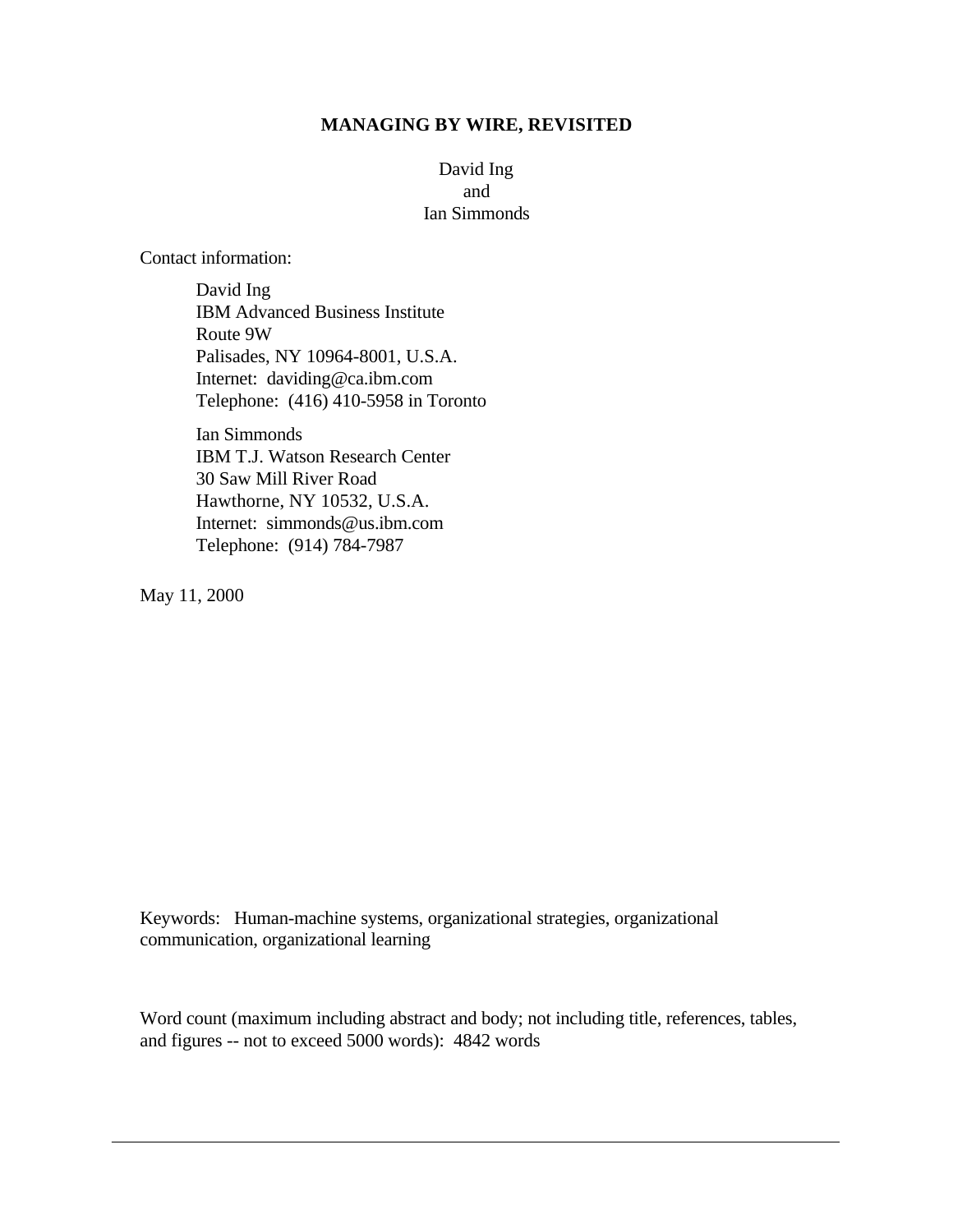Version: May 11, 2000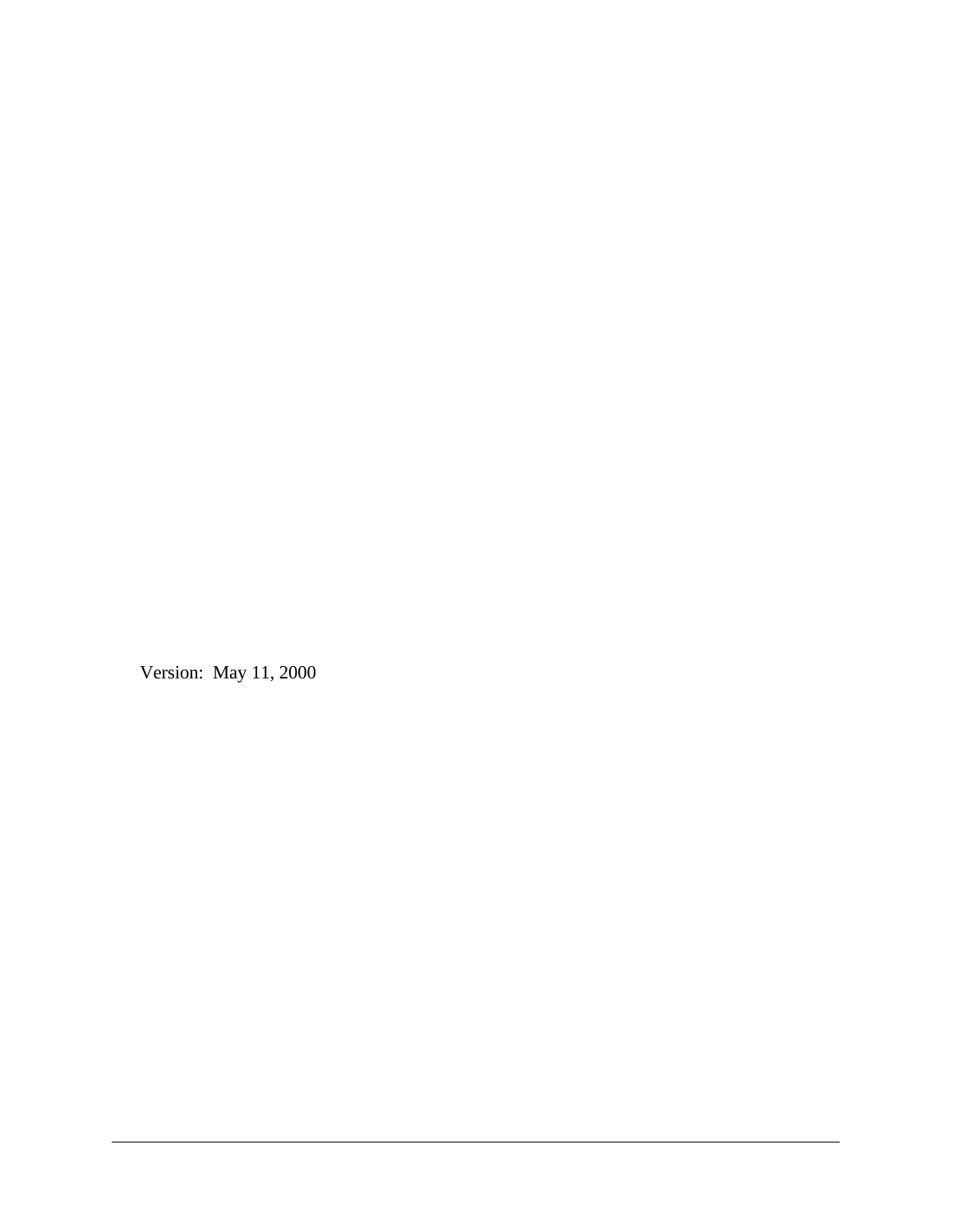#### **MANAGING BY WIRE, REVISITED**

In 1993, Haeckel and Nolan published "Managing by Wire" in *Harvard Business Review*. This article provoked discussion jointly in the business strategy and information systems communities around strategic management, and the function of information systems in a rapidly changing business environment.

In 1998 through 2000, the researchers worked with Haeckel in discussions about how a managing by wire information infrastructure might be designed. Various proofs-of-concept were constructed to flesh out a greater understanding of managing by wire. These proofs-of-concept were then used as demonstrations for reviews with potential end users, to discuss alternative design details.

The researchers propose that the design of a managing by wire information infrastructure be viewed as a combination of three socio-informatic subsystems. Development of such an information infrastructure will require more detailed understanding of the implementation situation at hand, as well as prioritization and staging of functions based on user readiness.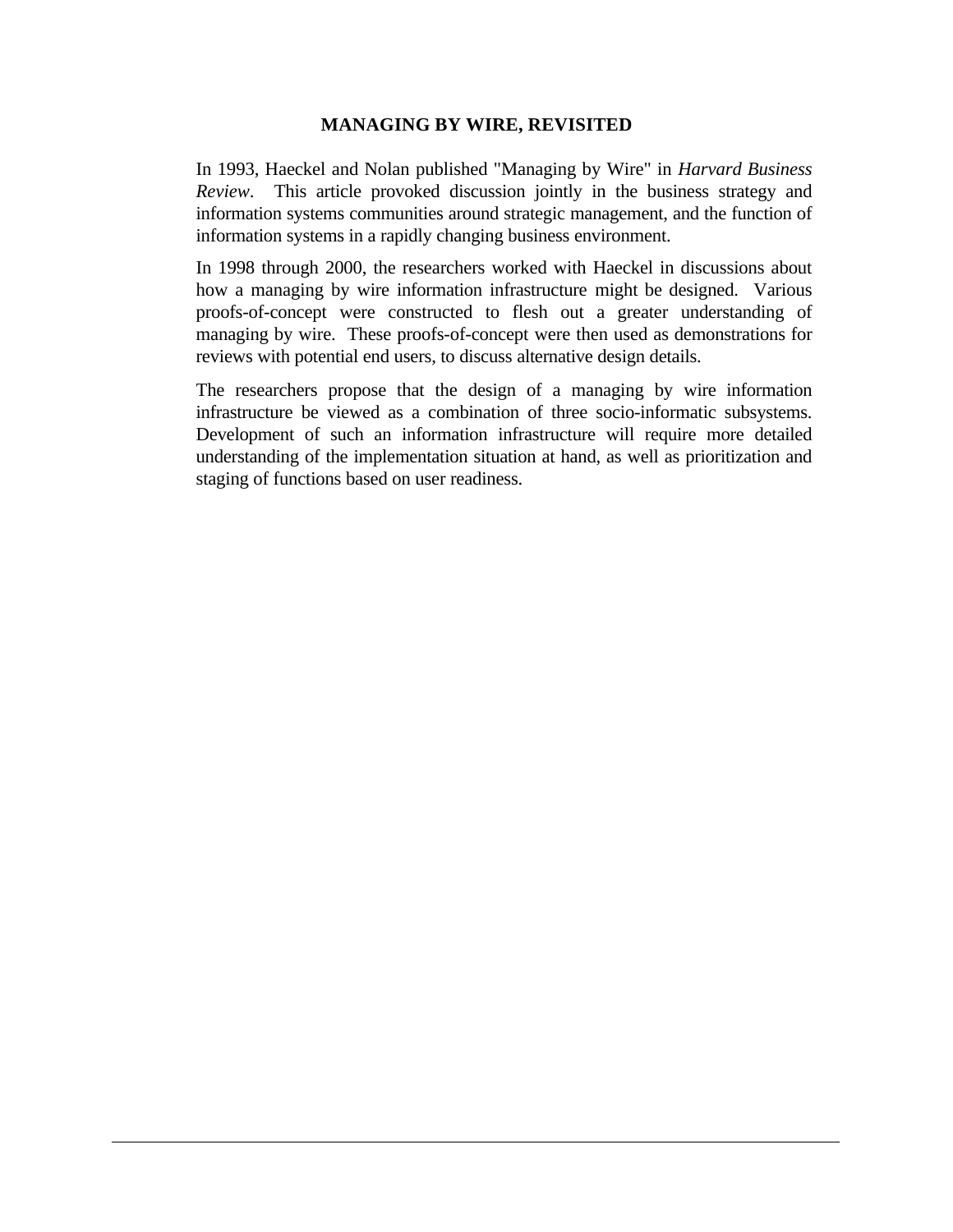# **1. Introduction**

The concept of *managing by wire* was introduced in 1993 to the strategic management and information systems communities (Haeckel  $\&$  Nolan 1993). The key idea was that "corporate IQ" could be improved by systematically enabling an institutional ability to deal with the complexity of change in the marketplace. Managing by wire was compared to flying by wire in modern aircraft, as software mediates the interaction between the pilot and the airplane itself. Through the increased adaptiveness introduced by this enabler, "a manage-by-wire strategy is nothing less than a change in the nature of strategy itself, from a plan to produce specific offerings for specific markets to a structure for sensing and responding to change faster than the competition." (Haeckel & Nolan 1993, p. 131)

Between 1998 and 2000, the researchers of this article discussed with Haeckel how a managing by wire information infrastructure might be designed. The challenges were first to determine the key design points for the information system, and then to reframe the concepts into the current mindset of business models and technologies. Various proofs-of-concept were constructed to explore alternative approaches, evolving into a design as three socio-informatic subsystems.

The proofs-of-concepts were demonstrated with various groups of end users. This article reports on the understanding about managing by wire gained by the researchers, the proposed design of subsystems, and the learning resulting from discussions around designs demonstrated.

# **2. "Managing by Wire" in 1993 presented some enduring concepts, with a challenge on informational representation**

Through its publication in Harvard Business Review, the audience for "Managing by Wire" was leading-edge thinkers in management. As a prescription for managerial information systems, it provoked the question: how do enterprise information systems help the enterprise to adapt and respond to changing customer requests?

The concepts of managing by wire and the sense-and-respond organization are intertwined (Haeckel 1999). The sense-and-respond organization is a strategic management framework for strategy development, organizational structure and governance, designed for an environment of rapid, unpredictable change. Through the conversations with Haeckel, the researchers expanded their understanding of the sense-and-respond organization, while trying to maintain the focus on the supporting information systems.

# **2.1 The key concepts found in managing by wire are speed, change and variation, and informational representation**

How do information systems for strategic management need to change?

With a deeper understanding of managing by wire, the researchers found that work is needed in three areas: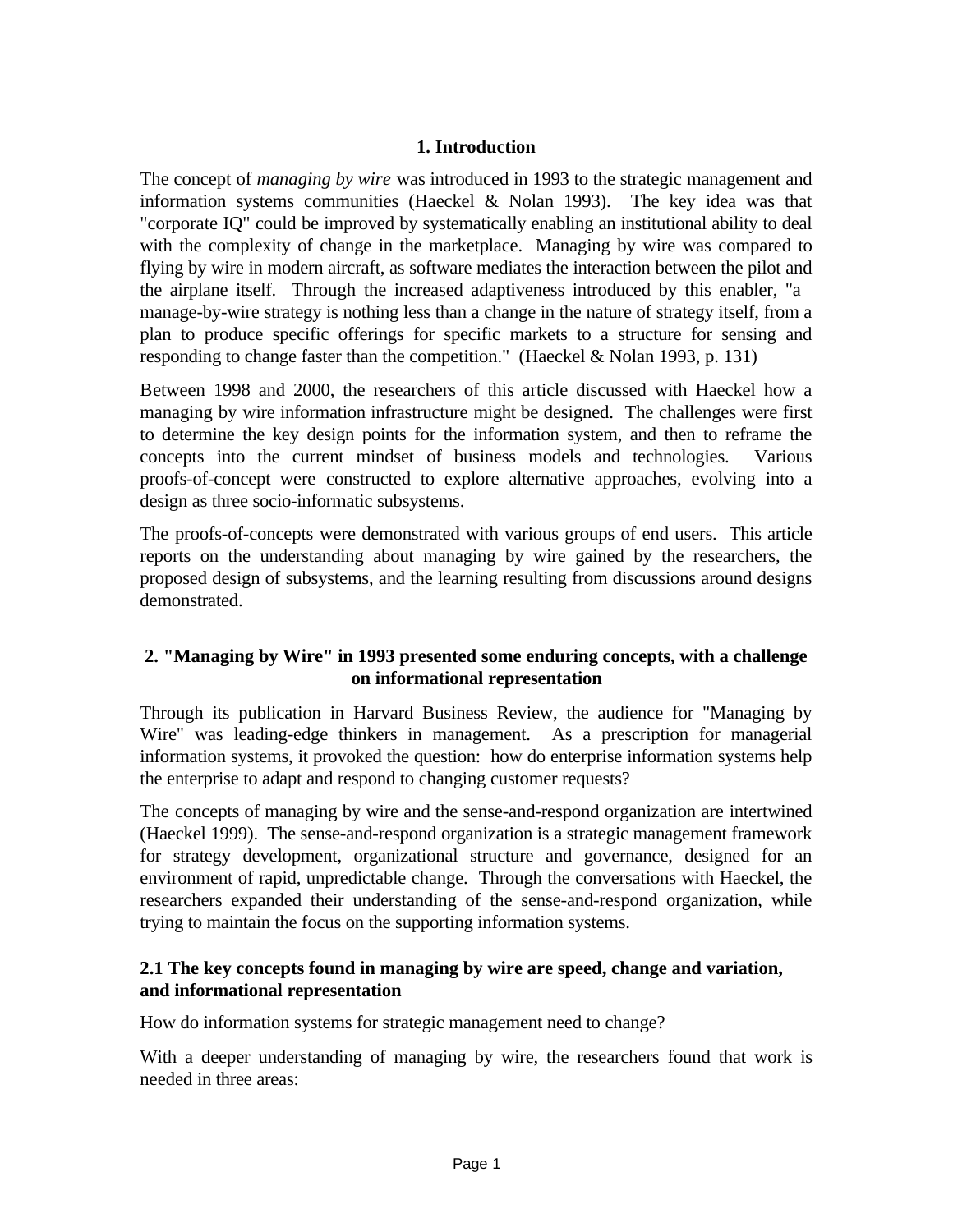- They need to enable organizational speed at scale and/or scope.
- They need to support change (in customer values) and variation (in individual customer requests).
- The informational representation of the enterprise needs to reflect its state in near real-time.

This characterization supports the comparison to flying by wire. Without software mediation, the feasibility of supersonic aircraft would be limited by the individual pilot's personal ability to respond. Changes and variations of a flight plan may be executed before takeoff or mid-course. Finally, at supersonic speeds, any lag in correctly representing current status could lead to a misguided decision by the pilot.

# *2.11 The purpose of managing by wire is to attain organizational speed at large scale and broad scope*

Why manage by wire?

[The] goal is to "get that small-company soul and small-company speed inside our big-company body". (Haeckel & Nolan 1993, p. 122).

All enterprises adapt to lesser or greater degrees. However, large enterprises usually uncover creeping bureaucracy, so that they are not as nimble as when they were small. The challenge is not just speed, but speed at large scale and/or at broad scope. An enterprise can seek competitive advantage either through economies of scale, or economies of scope (Peppers & Rogers 1993; Teece 1980).

- ü Economies of scale are achieved by using an asset to produce more of a single output. Through the increase in volume of products or services of that single output, per-unit costs decline, and more customers will be attracted.
- ü Economies of scope are achieved by using an asset to produce different types of outputs. Through the increase in the number of outputs produced using the same asset, per-unit costs decline.

In small enterprises, coordination can occur through mutual adjustment, because everyone practically knows everyone else by first name. Large enterprises -- with the capability to produce a multitude of combinations of product / service / experience attributes for a multitude of customers with differing tastes -- face greater difficulty in coordinating all of the functions within the organization, let alone changes in those functions and how they're organized.

# *2.12 Systematic adaptation is needed, both in overall changes in customer value, and in variations for individual customers*

What is different about managing by wire?

Rather than following the make-and-sell strategy of industrial-age giants, today's successful companies focus on sensing and responding to rapidly changing customer needs. (Haeckel & Nolan 1993, p. 122).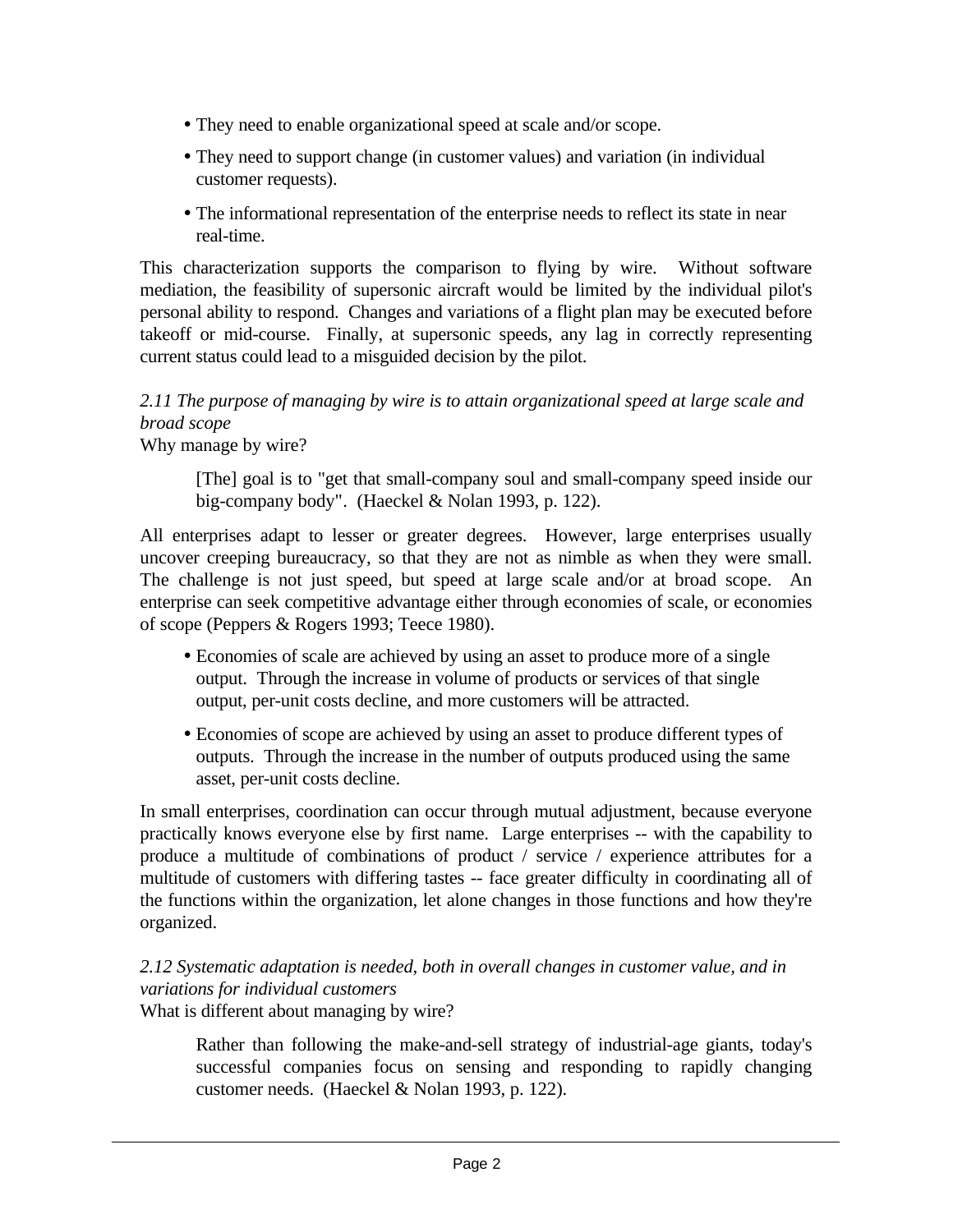Managing by wire is founded on the premise that customers find value in the enterprise adapting to their needs. These needs are at two levels: changes in the direction and scope of the customer value proposition that the enterprise seeks to satisfy as a whole; and variations within that proposition based on an individual customer request at a point in time. Following the changes in direction and scope at the enterprise level is a value migration concept (Slywotsky 1996). Responding to variations in individual customer requests is a one-to-one marketing concept (Peppers & Roger 1993).

The manage by wire strategy is therefore a strategy based in information, specifically about the customer and what he or she values. The strategy to make-and-sell products can be executed even in the absence of customer information. The enterprise that forecasts well and executes efficiently on plans, wins. The make-and-sell approach fails if the enterprise is unable to keep up with changes in the customer value proposition, and/or the number of variations in individual customer requests. Managing by wire therefore needs to provide the capability to know sooner what the customer wants, and respond more quickly with appropriate capabilities.

#### *2.13 Changes and variations can be monitored through a real-time informational representation of the enterprise* How does an enterprise manage by wire?

When pilots fly by wire, they're flying informational representations of airplanes. In a similar way, managing by wire is the capacity to run a business by managing its informational representation. [....] The role and accountabilities of the pilot become an essential part of the design. [....]

Like a plane at mach speeds, a company must be able to respond to threats in real time. (Haeckel & Nolan 1993, p. 122).

Any manager who has ever created an organization chart has, in effect, managed an informational representation of the enterprise. However, what would happen if the organization needed to be restructured daily, or even uniquely in response to each distinct customer request?

[The] empowered, decentralized teams of the information economy need a unified view of what's happening within an organization. Coherent behavior requires more than blockbuster applications and network connections; it must be governed by an enterprise model that codifies the corporation's intent and "how we do things around here." More important, a coherent model should include "how we change how we do things around here". (Haeckel & Nolan 1993, p. 123)

"How we do things around here" would appear to be mostly *descriptive*. "How we change how we do things around here" is a meta level, and would appear to be *prescriptive*. In managing by wire, therefore, the scope of design is not only to report on the current state of the enterprise, but also to guide how it can be changed.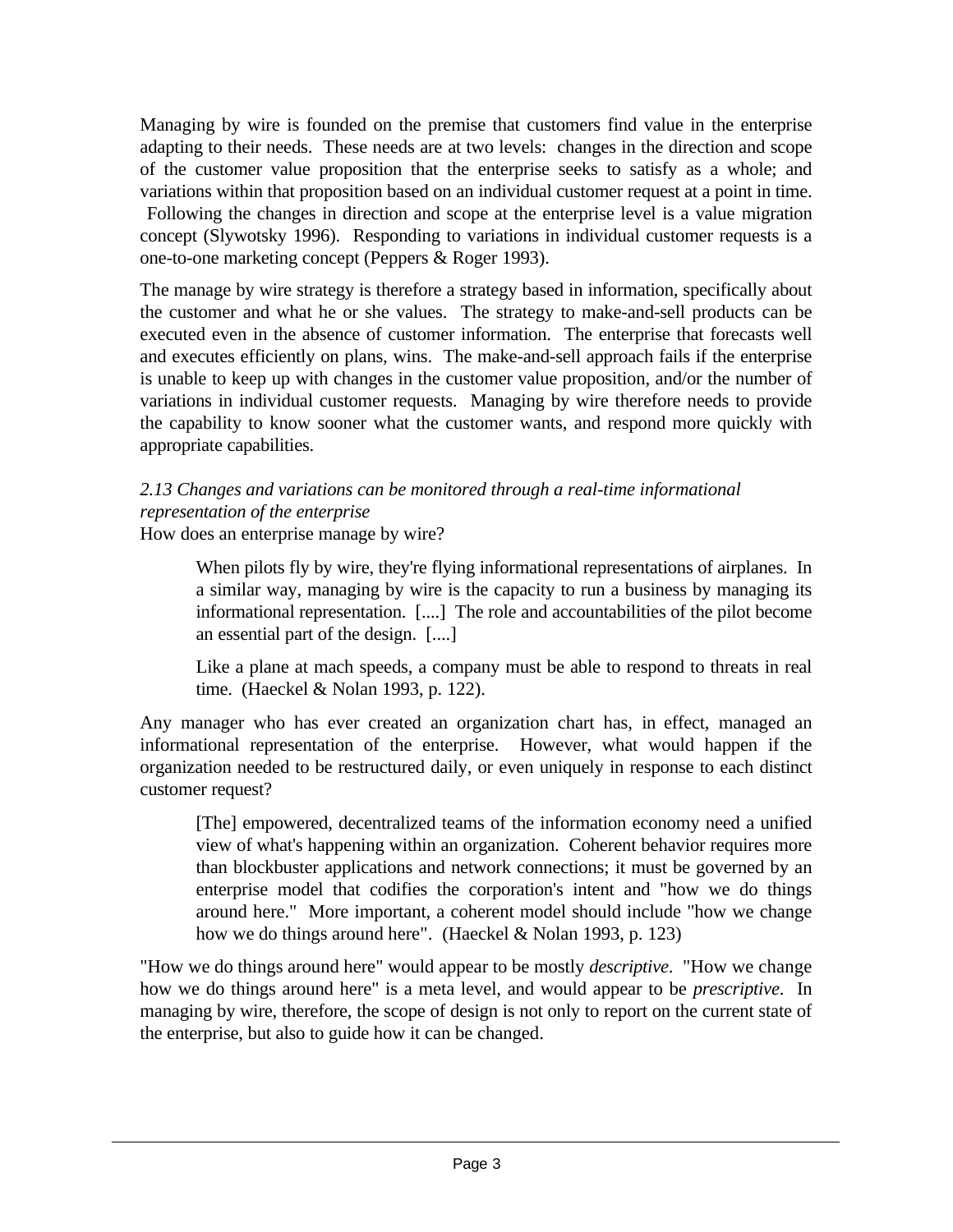## **2.2 Existing approaches to informational representations were considered insufficient to manage by wire**

Managing by wire prescribes that senior managers, as designers of their organizations, should create and maintain the informational representation of their enterprises, much as software designers do. However, software development tools did not provide all of the function that was required for designing enterprises.

[Enterprise modeling tools ...] have several major drawbacks that prevented their widespread adoption by management for designing business functions.

- ü They fail to incorporate the notions of commitment and human accountability in business processes, a particularly important omission because procedure without accountability often leads to bureaucracy.
- They don't deal with unstructured work and ad hoc processes.
- They take years to map into computer code, by which time the model is badly out of date.

Clearly, corporate managers, not IT professionals should design a business. And business design extends beyond procedural design; it includes making strategic decisions about what market signals should be sensed, what data or analytical models should be used to interpret those signals, and how an appropriate response should be executed. (Haeckel & Nolan 1993, p. 127).

Thus, the challenge was to extend ideas that were well-developed in the field of software design, to the design of enterprises.

## **3. The evolving context for enterprise design and informational representation into 2000 suggested additional considerations for managing by wire**

When the researchers became engaged with managing by wire, the context in business, technology, and the work of managers had evolved from the early 1990s mindset. How did these changes in context impact the vision of managing by wire?

## **3.1 Business, technology, and managerial use of information have become more "open" propositions**

Major shifts in the short span of seven years since "Managing by Wire" can be described from three perspectives: business relationships, information technology architectures, and a socio-informatic combination of these two, the managerial use of information. As systems, each has evolved from a closed design to become more open to the environment.

*3.11 Business relationships have shifted from integrated organizations to digital mediation* Theorists have expected, in society at large, that hierarchy, as the single line of authority prevalent in the industrial era, would give way to heterarchy, as multiple lines of authority in the post-industrial era (Ogilvy 1989). The form for modern industrial business has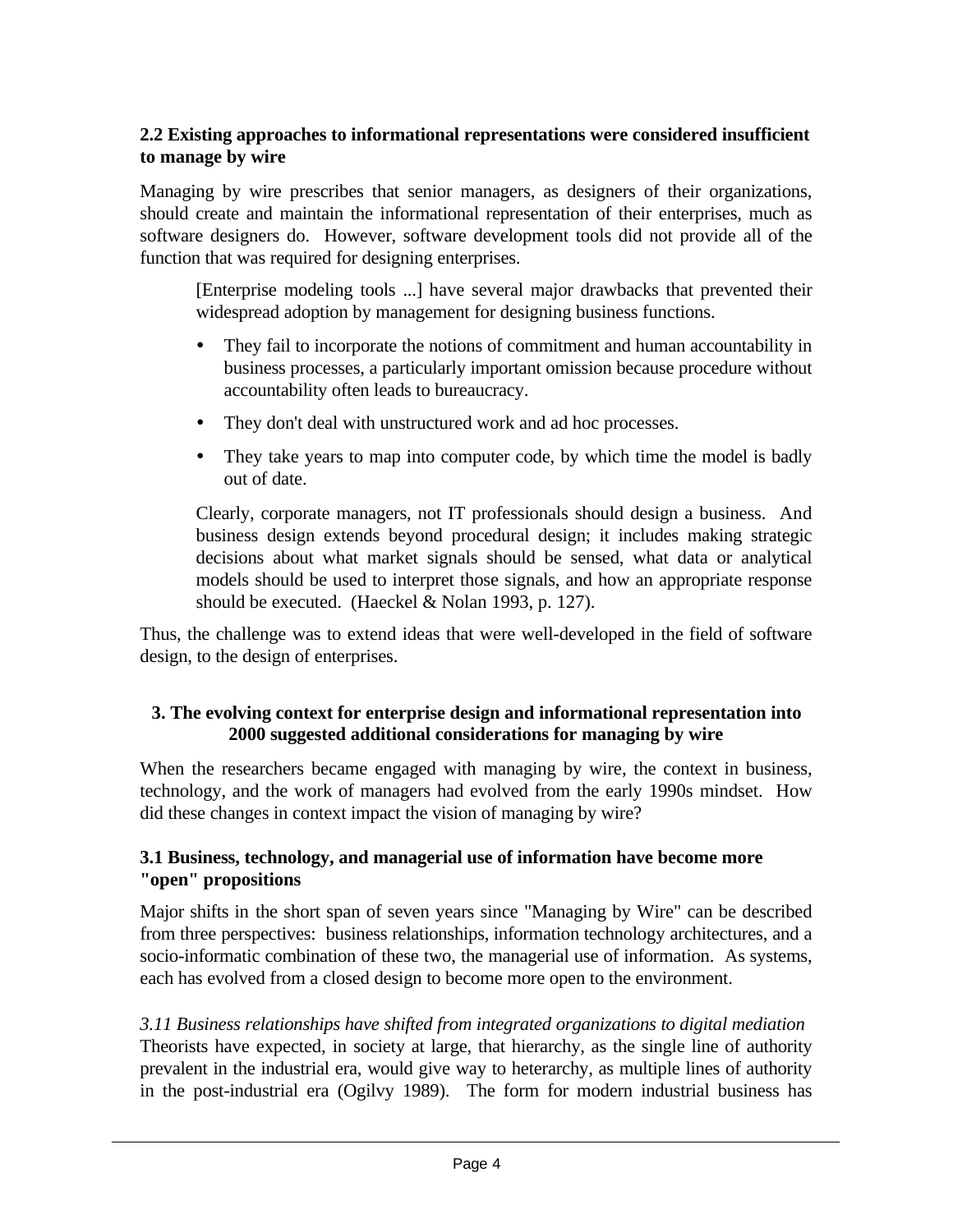predominantly been an integrated enterprise, with its primary functions mostly encapsulated within the legal boundaries of its incorporation (Sloan 1964). As an illustration of the shift by the mid-1990s, business alliances had become so commonplace that the term "co-opetition" was created (Brandenburger & Nalebuff 1996). By 2000, the intensity of inter-enterprise relationships has continued to evolve, leading to a discussion of electronic markets, and "e-business communities" (Ticoll, Lowy & Kalakota 1998).

To fit in this view of business relationships, managing by wire would no longer be limited to the legal boundaries of a corporation. The managing by wire concept would have to span multiple organizations. In this environment, enterprise leadership is less like a military organization or a single pilot in authority, and more like coordinating a group of volunteers.

*3.12 Information technology architectures have shifted in form from centralized to network* In most large enterprises at the beginning of the 1990s, computing power was still largely centralized at mainframe hosts, with personal computers sometimes used as terminals. Information was often stored in different ways on different machines, and access was controlled by a few administrators. In the mid-1990s, the rise of departmental servers in local area networks demonstrated the shift to client / server architecture. Business people became more accustomed to sharing information, but bridging islands of productivity was sometimes a chore. By 2000, the Internet had become an everyday word, document formats such as HTML, PDF and XML had become widely adopted, and web browsers became a standard interface to the computerized world. Access to and accessibility of information has become less of an issue, and digital communication across organizational boundaries has become more common. Indeed, corporate communications groups now seem to produce as much information for external consumption as they previously did for internal audiences.

For managing by wire, this shift has had a number of implications. Business people today are probably more comfortable working with computers, particularly through web browsers. At the same time, expectations on the sophistication of the user interface have risen, and users now expect highly-refined graphics, just as the "heads-up displays" from jet aircraft are now becoming available on luxury automobiles.

# *3.13 Computer support of managerial work has shifted from individuals to workgroups*

In the late 1980s and early 1990s, improved access to product and customer databases drove an interest by managers in decision support systems, to support personal analysis and understanding (Ing 1994). By the mid-1990s, the interests of managers had shifted to business process (Davenport 1992). Into 2000, knowledge management and communities of practice had become the focus (Davenport & Prusak 1997; Wenger 1998).

For managing by wire, the user community has expanded from managers, to include knowledge workers in general. Rather than just extracting data, individuals have become more comfortable with ongoing dialogues, from extended e-mail exchanges to dialogues on discussion databases with comments and annotations. Although communications from individuals vertically up to executives are still relevant, communications to peers have become much more important.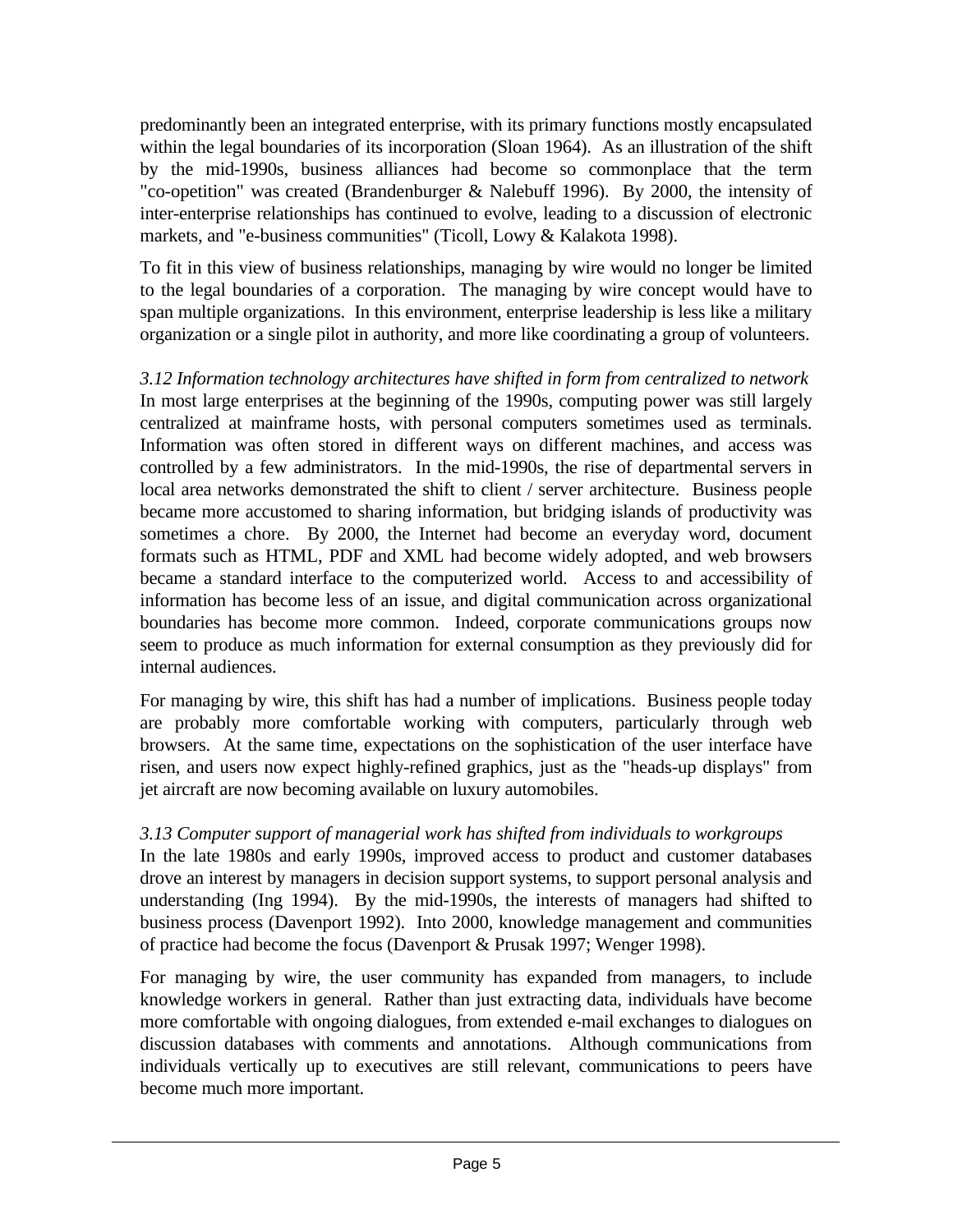## **3.2 The 1993 requirements plus changed context resulted in a larger set of design considerations**

From the original vision in 1993, the three considerations for the managing by wire information infrastructure can be restated in the following way:

1. It should incorporate the notions of commitment and human accountability in business processes.

The informational representation must reflect human choice. Commitment and accountability are not difficult words, but they mean (a) that individuals understand commitments are negotiated, with consequences for failure, and (b) that communications are explicitly documented in writing.

2. It should deal with unstructured work and ad hoc processes.

The requirement to handle ad hoc processes means an emphasis on outcomes (or ends) rather than processes (or means). This perspective is considerably different from traditional workflow management software, that coordinates a sequence of activities (as means).

3. It should be capable of update in almost real-time, so the informational representation can be kept current.

Although a network of e-mail messages might satisfy the first two design criteria, this consideration would favor a central repository with some programming.

In addition to these three design considerations, the changed context suggested some others:

4. The informational representation should reflect the design both by the enterprise leadership, and empowered individuals.

Who creates the informational representation of the enterprise?

In a large enterprise, it is unlikely that a single mind will design the entire structure of individuals in roles. How is an accountable person in the organization supposed to keep a handle on what everyone else is doing, in the midst of continuous change? In a command-and-control organization, information primarily flows vertically in its silos. In an empowered organization, the leadership empowers individuals to "do the right thing" for customers. The empowered organization needs more lateral coordination. Since "the right thing" changes rapidly, the enterprise has, in effect, multiple "pilots" at any point in time.

5. An organization can participate in a number of enterprises.

If an organization is conceived as a system, then there's an implicit understanding that there are always larger containing systems of which it is a part, and there are smaller subsystems which are contained within it. Commitments across organizational boundaries require mechanisms to link with "foreign" partners.

6. It should need to be accessible throughout an extended enterprise.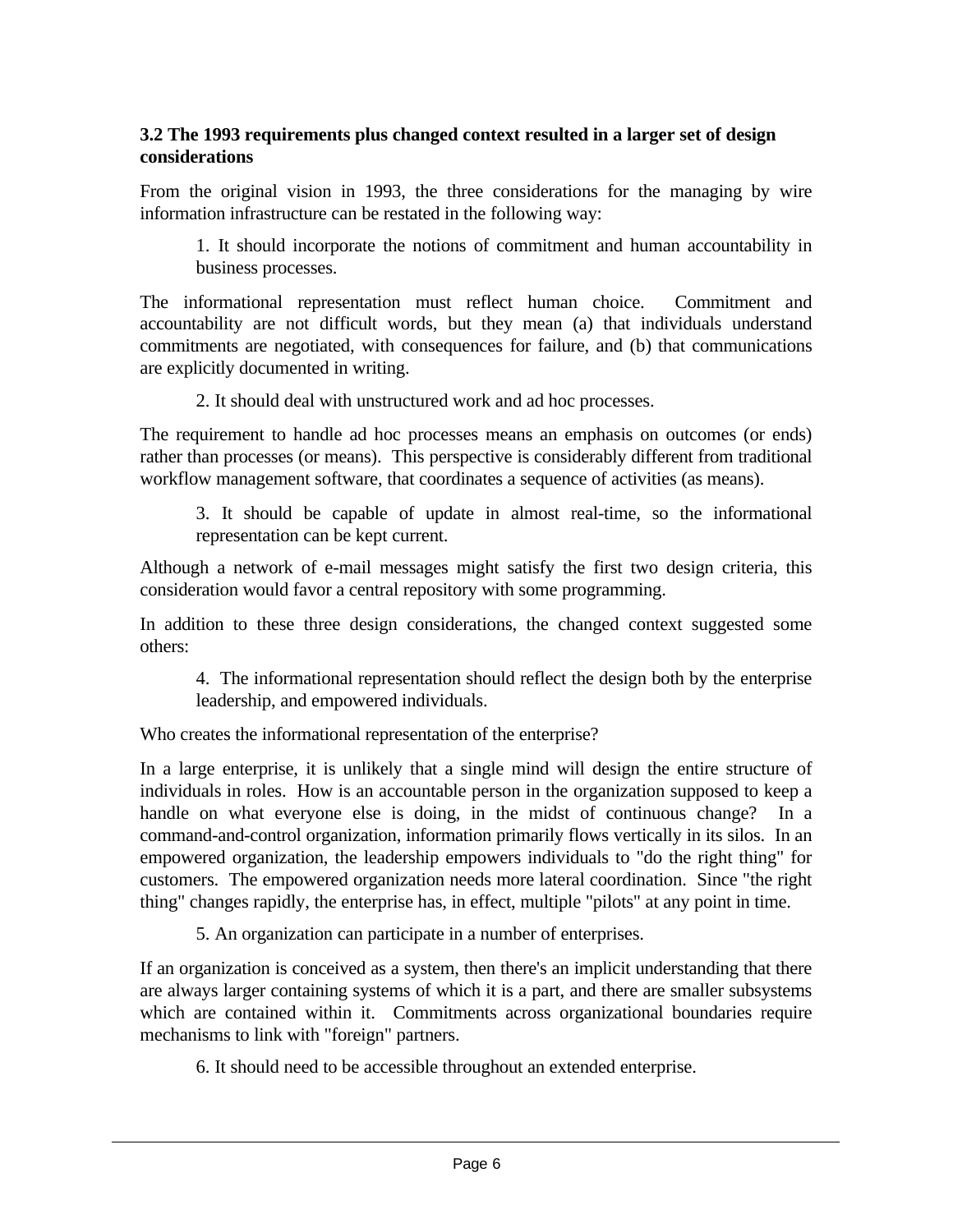This design consideration calls for either extremely thin client requirements on user's personal computers, or accessibility through web browsers. In either case, establishing different levels of visibility to ensure some level of privacy, requires establishment of security mechanisms.

7. In addition to the structured conversations required to operate the enterprise, communications on designing the enterprise should reflect organizational learning.

A managing by wire system not only needs to support adaptation, but also learning at the meta level, so that the adaptation itself can be adapted.

These considerations, plus others, led to the creation of a design for a managing by wire information infrastructure.

## **4. A managing by wire information infrastructure can be designed as three socio-informatic subsystems**

How should the information infrastructure for managing by wire be structured? One approach would be to align with the information technology components, such as user interface, application logic, and database repository. The researchers chose instead to view the subsystems to be designed as socio-informatic, i.e., related to the communications in social relationships between individuals, mediated by information technology (Simmonds & Ing 2000). The emphasis on design, rather than implementation, meant an emphasis on understanding how people would work in a managing by wire environment, rather than how the information infrastructure would be constructed with specific technologies.

## **4.1 Three socio-informatic subsystems were designed, consistent with the type of computer mediation required**

The computer-mediated medium for managing by wire is not necessarily the only way in which people within an enterprise can communicate with each other. The fly by wire mechanisms in an airplane do not exclude the pilot from having a conversation over a radio. However, the requirement of scalability in today's dynamic enterprises requires that individuals know "what's happening", even if they are geographically remote, or operating in a different time zone.

The three subsystems identified were:

1. empowered coordination support, where pairs of individuals can reach agreements on the design of "how we do things" in this situation, register their commitment, and link to other commitments;

2. collaborative decision support, where multiple people can have dialogues on alternative potential joint outcomes, feasible structures of action, and "who might do what"; and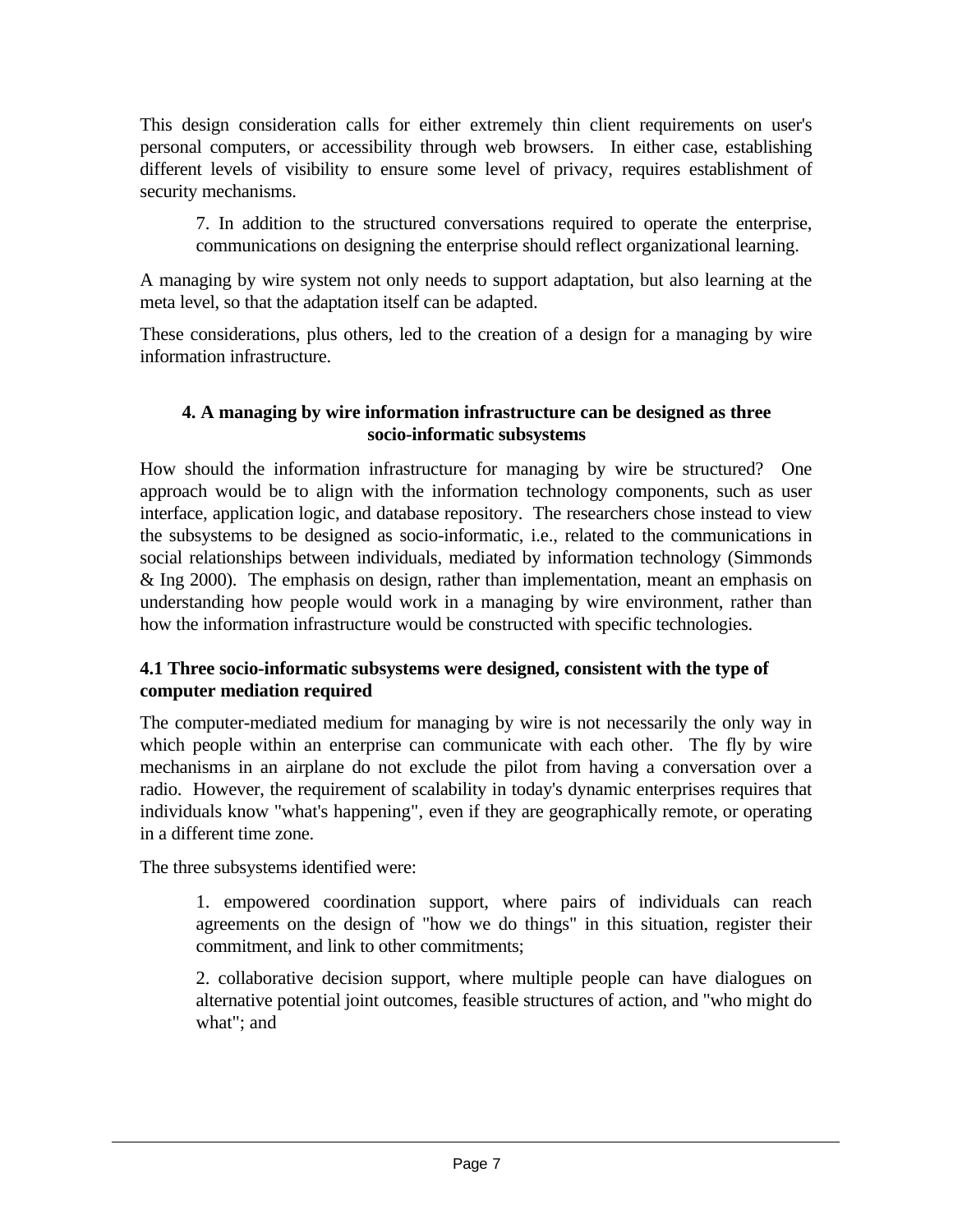3. role-specific adaptive loop support -- informally known as the "heads-up display" -- where individuals can monitor both changes in the external world, and their interactions with others, internally.

These proofs-of-concept were developed as research vehicles, to understand more fully the design of capabilities for a managing by wire information infrastructure. They have served as a foundation for some partial implementations of a support system for these aspects of sense-and-respond organizations. As the state of technology evolves, it is hoped that this design structure will be durable, even as the specific implementation changes.

## **4.2 Empowered coordination support explicitly documents commitments on business processes**

When individuals are empowered to negotiate both the end (outcome) and means (procedures) of their work, how can the workgroup coordinate through apparent ad hoc changes?

The empowered coordination support subsystem has many features that support adaptiveness. In pairs, individuals negotiate accountabilities as either the customer or supplier of an outcome. An accountability can be either to provide a capability over a period of time, or to produce a deliverable by a due date. Either party may specify additional conditions of satisfaction, as greater detail on the outcome, or as specific constraints on the means by which the outcome is produced. The parties follow a structured protocol in definition, negotiation, performance and assessment of commitments (Haeckel 1999, Appendix C; Scherr 1993; Winograd & Flores 1986).

The primary supplier of an outcome can seek subordinate suppliers. In this way, chains of commitments emerge, as hierarchies of accountabilities. Linking of these commitments is important, as managing by wire encourages the renegotiation, when a significant unpredictability has been encountered. In order to ensure integrity of superordinate outcomes, commitments may have to be subsequently renegotiated either at higher levels or lower levels within these hierarchies of accountabilities. These types of renegotiations happen naturally in business situations, but the empowered coordination subsystem requires explicit renegotiation to ensure that the integrity of the system of commitments is maintained. The value, to the enterprise as a whole, of the explicit articulation of these changes as records codified in digital form, must be made clear to everyone who makes commitments.

In the Sense-and-Respond Support System proof-of-concept, empowered coordination support was implemented in Lotus Notes. The history of negotiations and commitments were retained in a database, and automatic generation of e-mail kept parties to the negotiations and commitments apprised of changes.

In tests with early adopters, use of empowered coordination support demonstrated the need for development of social skills, particularly in the rigors of language use. Firstly, most individuals were not accustomed to negotiation for "win-win" situations, and negotiation training was suggested (Fisher, Ury & Patton 1981). Secondly, individuals had to become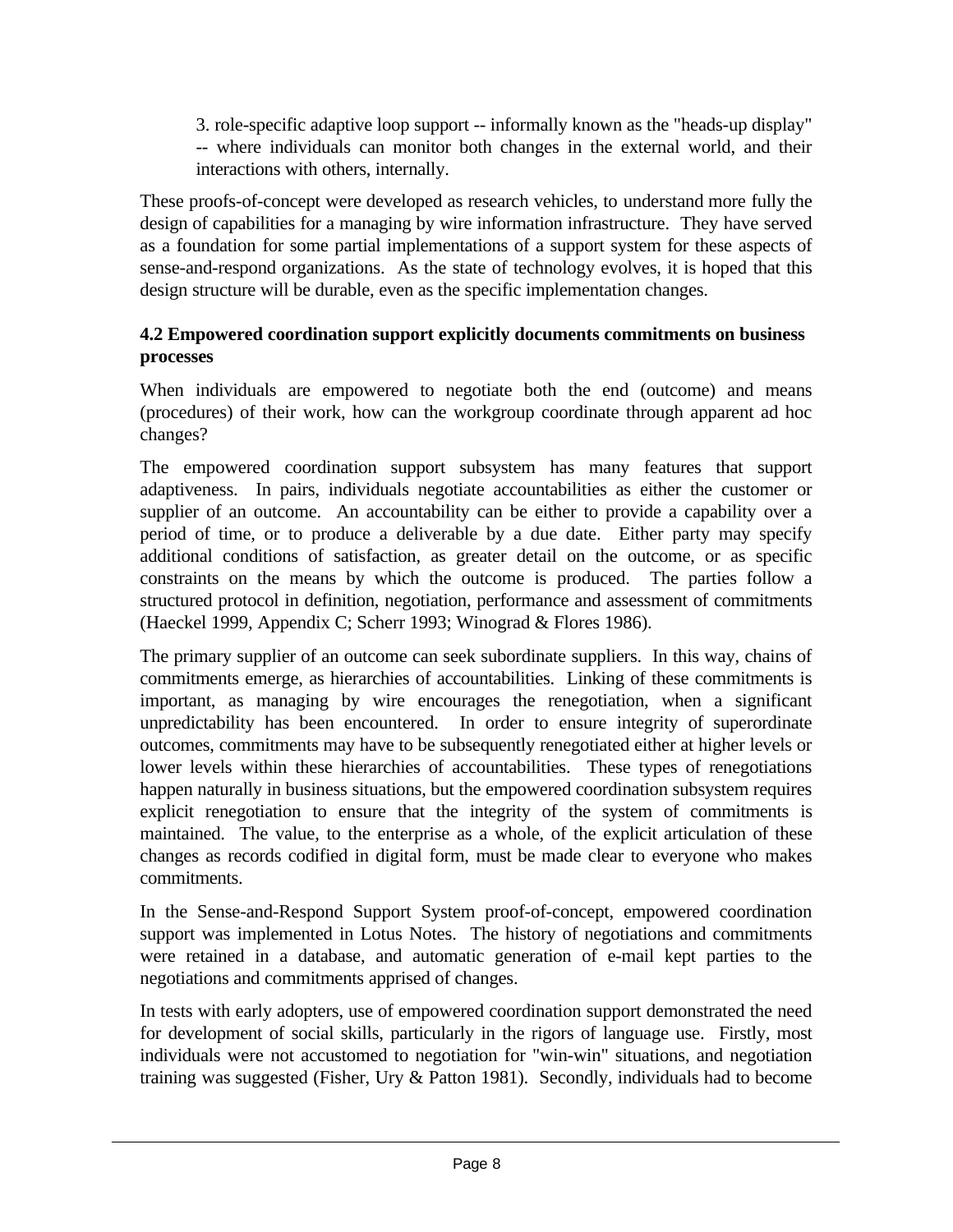comfortable with communicating authentically: saying what you mean, meaning what you say, and knowing what you mean (Haeckel 1999, Chapter 8).

#### **4.3 Collaborative decision support enables the creation of knowledge on which the design of structures of action is based**

How should a group of empowered individuals ensure that the design of complex structure of action is feasible, and acceptable to involved parties?

If all designs of "how we do things around here" could be created through two-party agreements, then the empowered coordination approach described above would be sufficient. However, it is often necessary to coordinate the actions of a large number of people simultaneously. In order to do this, there must be agreement within the group on how to do so.

How does the group know that a design is "right"? The study of inquiring systems frames "right" in terms of "guarantors" to the inquiry (Churchman 1971; Mitroff & Linstone 1993). There are five categories of inquiring systems: (1) inductive-consensual (Lockean); (2) analytic-deductive (Leibnizian); (3) multiple realities (Kantian); (4) dialectic (Hegelian); and (5) multiple perspectives system approach (Singerian / Churchmanian). The first two categories support by objective knowledge being explicitly codified into records. In the latter three, knowledge is considered to be personal, so that meaning can never really be disembodied. At best, records of dialogues may be captured so that a "story" of how thinking evolved between individuals can be traced. The fifth way of knowing provides the foundation for the collaborative decision process used in the sense-and-respond organization (Kusnic & Owen 1999; Barabba 1995).

The Sense-and-Respond Support System proofs-of-concept were not designed as a complete knowledge support environment, because the subjective views of inquiring systems see knowledge as personal, and transmitted primarily through the interaction between people. They could, however, provide lightweight support for computer-mediated dialogues through document structures for discussion and debate. In addition to the final structure of action taken (which could be captured by empowered coordination support), these records of the dialogues, transcripts and commentary could be valuable as historical records of how decisions were reached.

In introducing the ideas of inquiring systems to structuring conversations, end users were both intrigued and apprehensive about purposeful structuring for debate. Many corporate cultures demonstrate a comfort for consensus, where "undiscussables" are politely omitted from agendas. The application of a collaborative decision-making approach requires a rather complete explanation for the procedure, followed by active facilitation to stay on track. For this subsystem, at least initially, management of the social dynamics of interaction required a greater emphasis than the technological support for dialogues.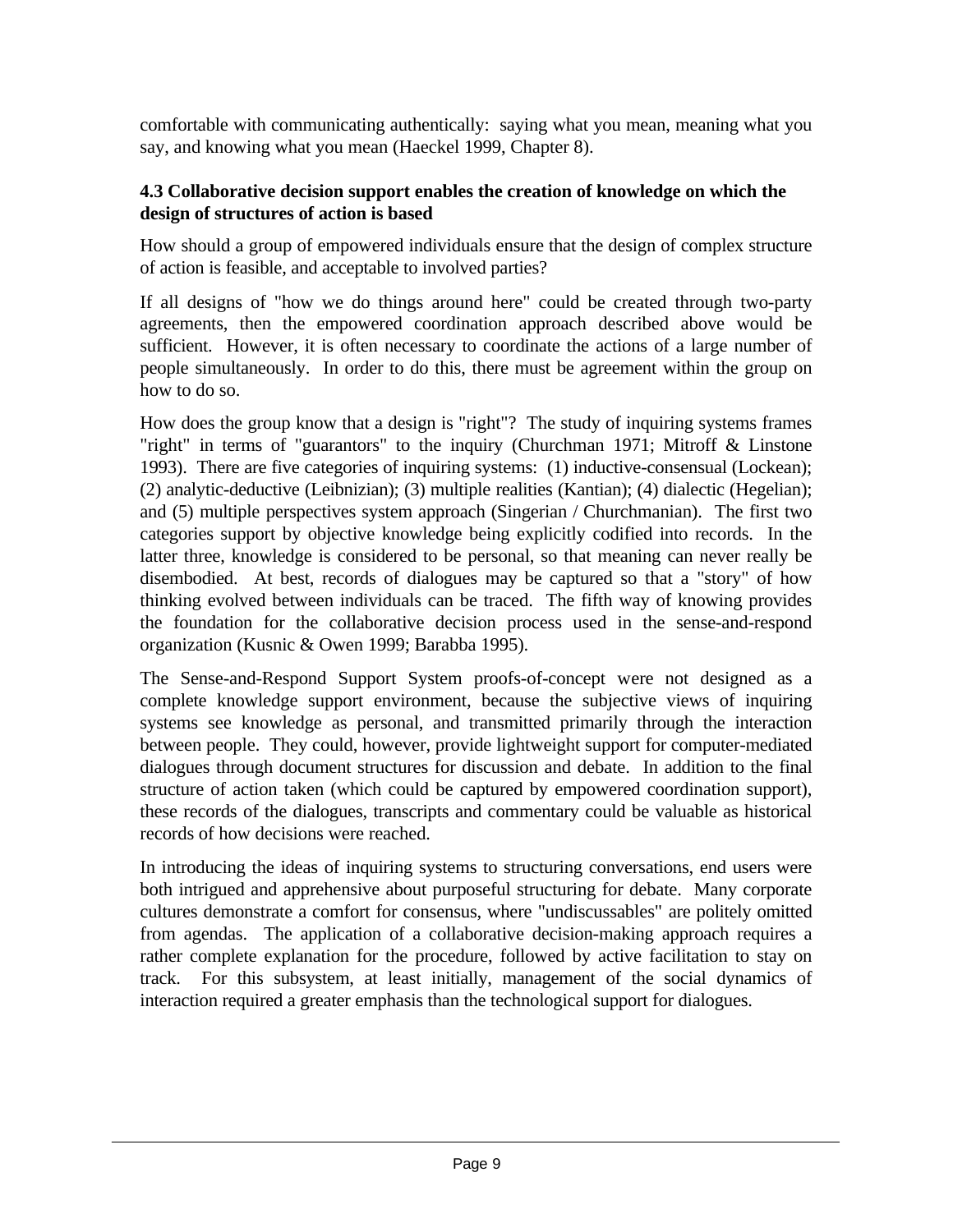## **4.4 Role-specific adaptive loop support keeps individuals up-to-date with changes**

In an enterprise where adaptation is assumed as the norm, how can individuals know which changes will affect them, and how will they structure appropriate actions in response?

In the sense-and-respond organization, individuals can play many roles, each related to a different outcome. Appropriate support for adaptation through the sense - interpret - decide - act loop is designed for roles that individuals populate (Haeckel 1999). The specific configuration of the "heads up display" can be prescribed by the designer of the role type, or chosen by the individual in an instance of a role. These include the sources of the signals to be monitored; the rules, algorithms or routines that aid in filtering out "meaning from apparent noise; models or frameworks that calculate the values or benefits of alternatives; and methods to trigger other actions within the enterprise as transactions.

This managing by wire infrastructure augments, rather than automating, the functions of a manager. Judgement is still required at each phase of the sense - interpret - decide - act loop. In fact, the most important element of the adaptive loop is not included in the technology: the function of individuals to reflect upon and seek out what "they don't know that they don't know" (Davis 1987). This can be described as "thinking outside the system" (Haeckel 1999, Chapter 9).

The relevant practices for the design of a "heads-up display" can range from simple rules of thumb in graphical user interface design to the specification of critical success factors for an executive (Rockart 1979). In the proofs-of-concept, the emphasis was placed on different views of internal organizational: specifically, the empowered coordination support and collaborative decision support subsystems described above.

In practice, adaptive loop support first requires a strong understanding of the roles themselves. Since individuals are expected to play more than one role, a significant amount of effort may reasonably be expected to simplify the representations of the external world to them. Just as jet pilots have a few summary gauges that report status on flying by wire, managers will require similar reduction of the information glut.

## **4.5 Specific implementation of a managing by wire design depends on the enterprise environment**

The primary purpose of the proofs-of-concept was to develop an understanding of design options. In addition, as demonstrations, they (1) provided a concrete example of how managing by wire concepts might be implemented; and (2) elicited some preliminary reactions by potential users on the concept of supporting adaptiveness with information technology. Discussions were framed as "what would be needed for a successful application", rather than "how do we take advantage of what has already been built". As an example, the acceptable level of visibility of commitments was found not only to be organization-specific, but also related to level of authority within the organization: individuals lower in the chain of authority felt uncomfortable with the open visibility of their commitments to everyone, while individuals with more authority wanted access to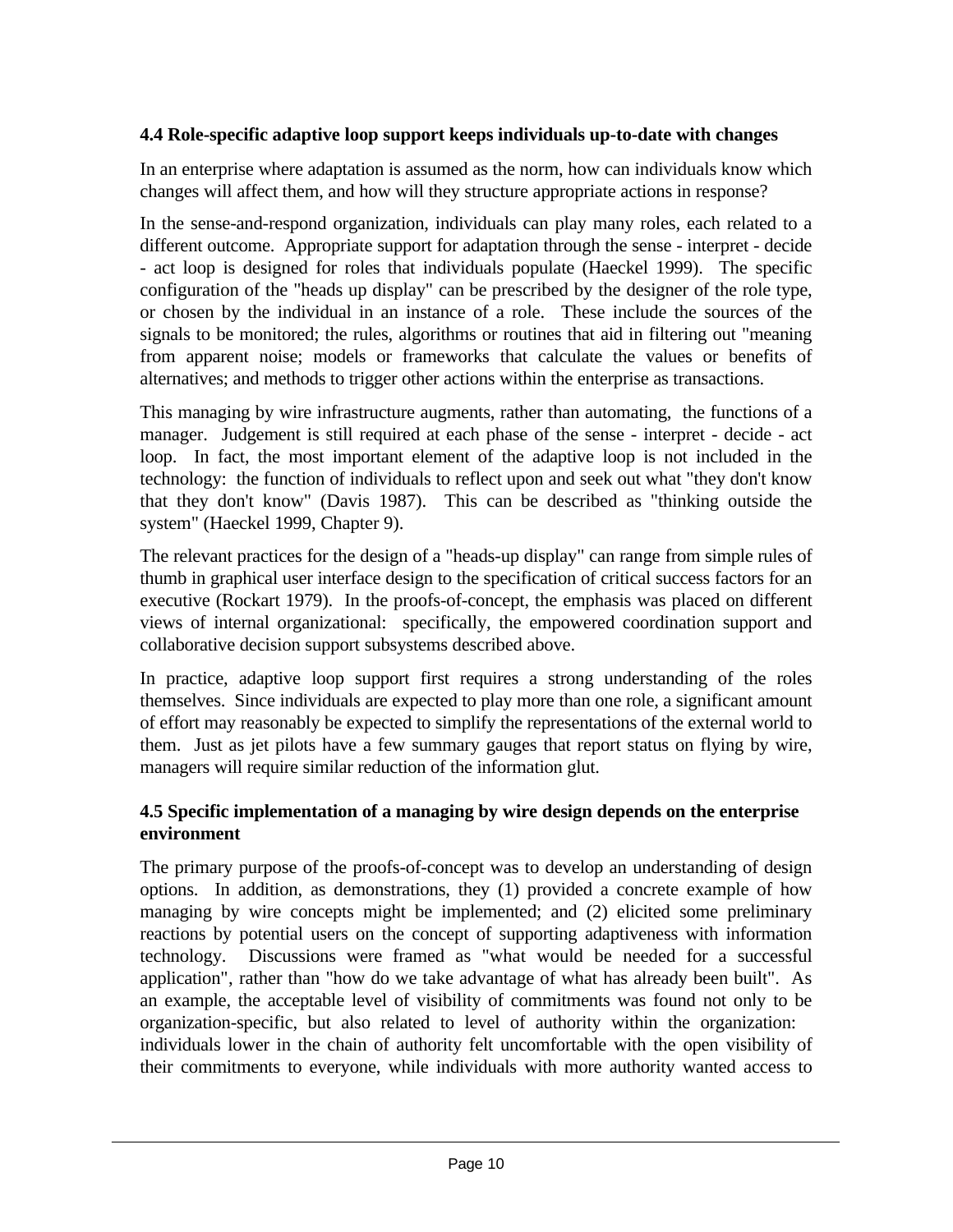every detail of the system of outcomes. Ideally, the visibility of commitments would itself be a subject of negotiation.

Development of production-ready information system drive implementation decisions on technology standards acceptable at that time. Since the proofs-of-concept were created, capabilities that make real-time dialogue feasible, such as instant messaging or meetings over the Internet have become more generally available. Implementations with web browser clients enable more standardized client access to the server, at the cost of limited support for pop-up frames, such as calendars. The concept of a customizable "heads-up-display" is readily demonstrable with web portals such as My Yahoo or My Excite. To integrate all of these ideas into an environment where bits of conversation and data sources could be hyperlinked and shared with other people easily is still a research topic. (Simmonds & Ing 2000)

Although many challenges were technological, the greater challenges are expected to be social. One user suggested that the introduction of a managing-by-wire infrastructure was as foreign a concept as e-mail to the 1970s office environment. Why would a person forego voice communication to spend hours looking at a computer monitor? At the same time, the shape of work is changing, as an organization may participate in many enterprises, and an enterprise can be composed of multiple organizations. The many roles and affiliations of individuals will have interesting issues in security, visibility, and commons, beyond the research conducted so far.

# **5. Full adoption of managing by wire will require motivation and commitment**

Is managing by wire an idea that deserves the attention of executives today, or is it a concept for the future that will remain in the future? To respond to these question, the three key concepts found by the researchers should be reiterated.

- Is faster organizational speed at large scale and/or broad scope required?
- ü Is systematic adaptation to overall changes in customer value, and in variations for individual customers needed?
- Is a near real-time informational representation of the enterprise of value?

These issues drive the requirement for a managing by wire information infrastructure.

The next stage of learning on managing by wire will be in its introduction to pilot users. The proof-of-concept demonstrations help shape the design of the information infrastructure, but it is unclear which functions are most important, and which features should be introduced first. It is our belief that elements of all three socio-informatic subsystems should be present, but the depth at which they are to be applied is likely situational.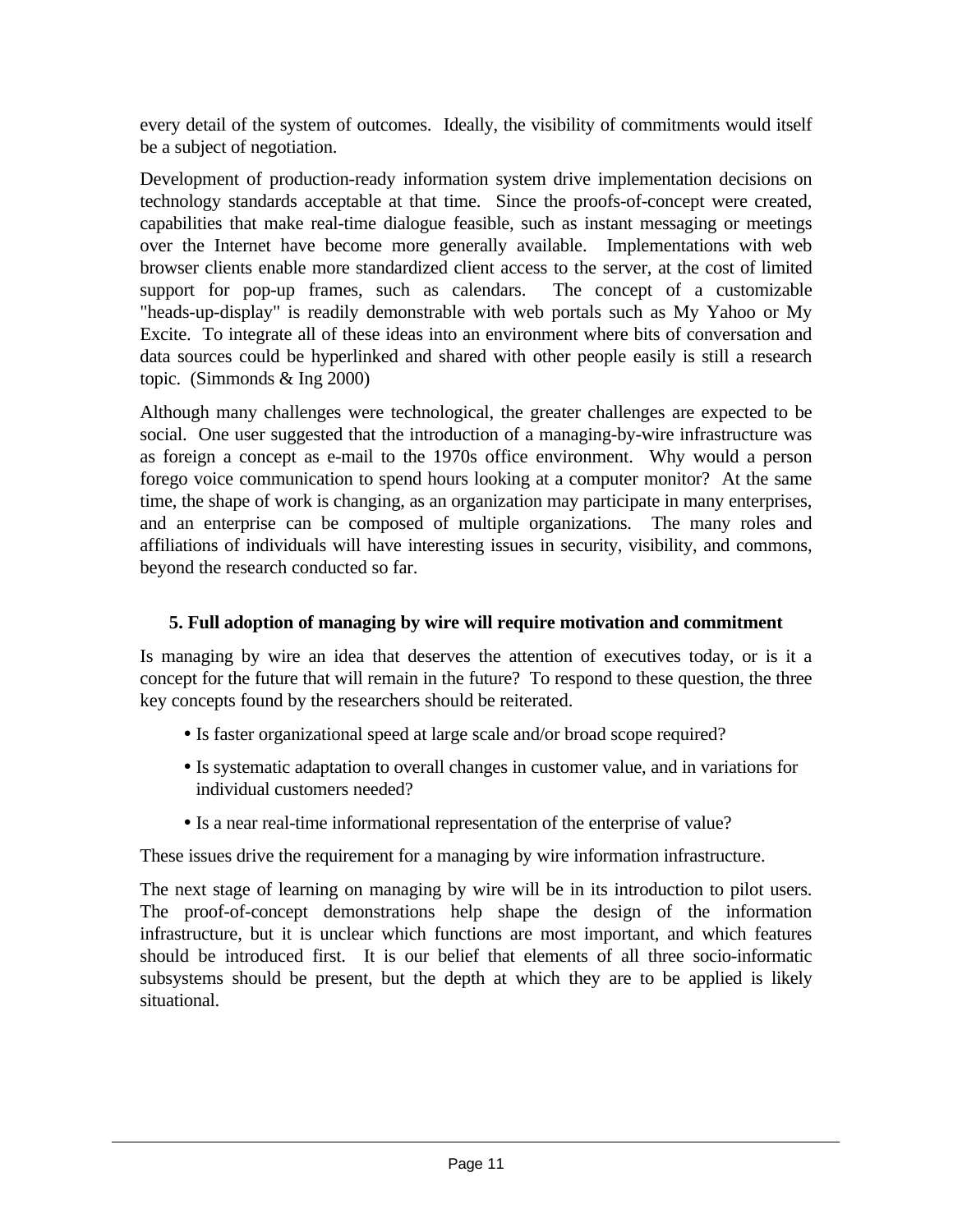#### **Acknowledgements**

The authors would like to thank Steve Haeckel for continued debates resulting in the learning about strategic management and systems theory at ever greater depths, and Joe Arteaga for providing conscience and the practical perspective on translating research into concrete demonstrations.

#### **References**

Barabba, V.P. *Meeting of the Minds: Creating the Market-Based Enterprise*, Harvard Business School Press, Boston, MA, 1995.

Brandenburger, A.M., and Nalebuff, B.J. *Co-opetition*, Doubleday, New York, NY, 1996.

Churchman, C.W. *The Design of Inquiring Systems: Basic Concepts of Systems and Organization*, Basic Books, New York, NY, 1971.

Davis, S.M. *Future Perfect,* Addison-Wesley, Reading, MA, 1987.

Davenport, T.H. *Process Innovation: Reengineering Work Through Information Technology,* Harvard Business School Press, Boston, MA, 1992.

Davenport, T.H., and Prusak, L. *Working Knowledge: How Organizations Manage What They Know,* Harvard Business School Press, Boston, MA, 1997.

Fisher, R., Ury, W., and Patton, B. *Getting to Yes: Negotiating Agreement Without Giving In,* Houghton Mifflin, Boston, MA, 1981.

Haeckel, S.H. and Nolan, R.L. "Managing by Wire", *Harvard Business Review*, September-October 1993, pp. 122-132.

Haeckel, S.H. *Adaptive Enterprise: Creating and Leading Sense & Respond Organizations,* Harvard Business School Press, Boston, MA, 1999.

Ing, D. "The Evolution of Decision Support Systems and Databases in Consumer Goods Marketing", in *The Marketing Information Revolution,* R.C. Blattberg, R. Glazer and J.D.C. Little, (eds.), Harvard Business School Press, Boston, MA, 1994, pp. 80-101.

Kusnic, M.W., and Owen, D. "Collaborative Decision Making in Adaptive Enterprises", in Haeckel, Stephan H., *Adaptive Enterprise: Creating and Leading Sense & Respond Organizations,* Harvard Business School Press, 1999.

Mitroff, I.I. & Linstone, H.A. *The Unbounded Mind: Breaking the Chains of Traditional Business Thinking*, Oxford University Press, New York, NY, 1993.

Ogilvy, J. "This Postmodern Business", *The Deeper News*, issue 5, (an essay contributed to the Fourth WorldView meeting, September 22, 1989, at Sausolito, California), Global Business Network.